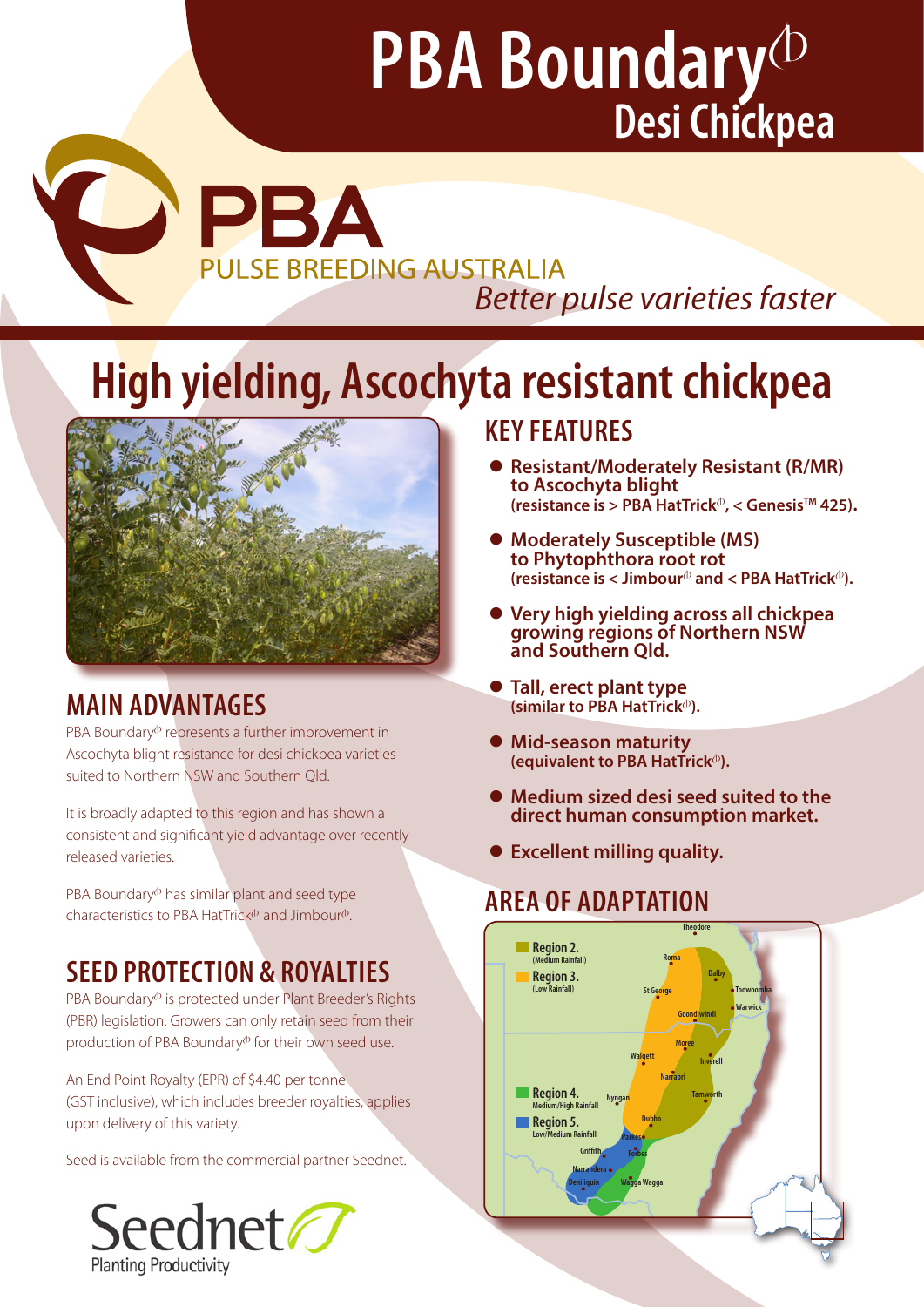

## **YIELD & ADAPTATION**

PBA Boundary<sup>®</sup> is well adapted to those areas of Region 2 (Central/ North-Western Slopes of NSW and Darling Downs of Qld) and Region 3 (Central/North-Western Plains of NSW and Western Downs/ Maranoa of Qld) where chickpeas are currently grown.

PBA Boundary<sup>®</sup> has a major yield advantage over existing varieties in both wetter (Region 2) and drier (Region 3) parts of the Northern Region.

An increased Ascochyta resistance, coupled with a tall, erect plant type means that it can also be grown in Southern NSW.

A reduced resistance to Phytophthora root rot means that PBA Boundary<sup>®</sup> should not be grown in paddocks known to have a history of this disease or which are prone to waterlogging.

PBA Boundary<sup>®</sup> is not recommended for Central Qld where yields are lower than currently recommended varieties.

|                                  | Averaged yields for Regions R2 & R3 expressed as a % of PBA HatTrick <sup><math>\phi</math></sup> yield |                |                |                |                |                |                | <b>Sth NSW</b> |           |                |           |           |
|----------------------------------|---------------------------------------------------------------------------------------------------------|----------------|----------------|----------------|----------------|----------------|----------------|----------------|-----------|----------------|-----------|-----------|
| <b>Variety</b>                   |                                                                                                         | 2010           |                | 2009           |                | 2008           |                | 2007           |           | 2006           |           | 2003-2010 |
|                                  | <b>R2</b>                                                                                               | R <sub>3</sub> | R <sub>2</sub> | R <sub>3</sub> | R <sub>2</sub> | R <sub>3</sub> | R <sub>2</sub> | R <sub>3</sub> | <b>R2</b> | R <sub>3</sub> | <b>R4</b> | <b>R5</b> |
| PBA Boundary <sup>®</sup> (t/ha) | 2.33                                                                                                    | 2.37           | 1.85           | .59            | 2.35           | 2.06           | 1.35           | 1.17           | 1.98      | .82            | 1.29      | 1.78      |
| PBA Boundary <sup>®</sup>        | 109                                                                                                     | 104            | 104            | 102            | 109            | 105            | 106            | 106            | 106       | 109            | 105       | 105       |
| PBA HatTrick <sup>®</sup>        | 100                                                                                                     | 100            | 100            | 100            | 100            | 100            | 100            | 100            | 100       | 100            | 100       | 100       |
| Jimbour <sup>®</sup>             | 72                                                                                                      | 78             | 104            | 103            | 99             | 96             | 103            | 102            | 102       | 102            | 96        |           |
| Kyabra <sup>®</sup>              | 78                                                                                                      | 72             | 106            | 105            | 99             | 96             | 105            | 104            | 106       |                |           |           |
| Flipper <sup>®</sup>             | 95                                                                                                      | 86             | 97             | 92             | 96             | 90             | 97             | 86             | 96        | 89             | 92        | 94        |
| Yorker <sup>®</sup>              | 88                                                                                                      | 98             | 100            | 96             | 98             | 89             | 92             | 88             | 94        | 91             | 96        |           |
| PBA Slasher <sup>®</sup>         |                                                                                                         |                |                |                |                |                |                |                |           | ٠              | 110       | 111       |

**Source:** Trial results from Pulse Breeding Australia (PBA) and National Variety Trials (NVT) programs.<br>Region 2 (R2) Central/North-Western Slopes (NSW) and Darling Downs (Qld).<br>Region 4 (R4) Southern NSW Medium/High rainf

Region 2 (R2) Central/North-Western Slopes (NSW) and Darling Downs (Qld). Region 3 (R3) Central/North-Western Plains (NSW) and Western Downs/Maranoa (Qld). Region 5 (R5) Southern NSW Low/Medium rainfall west of the Newell Hwy

### **Disease resistance rating and yield loss of desi chickpea in north-eastern Australia**

|                                               |                   |              | Ascochyta blight (AB) <sup>1</sup> | Phytophthora root rot (PRR) <sup>2</sup> |                |                   |                           |              |
|-----------------------------------------------|-------------------|--------------|------------------------------------|------------------------------------------|----------------|-------------------|---------------------------|--------------|
| <b>Variety</b>                                | <b>Resistance</b> | Yield (t/ha) |                                    |                                          | % Yield loss   | <b>Resistance</b> | Yield (t/ha) <sup>3</sup> | % Yield loss |
|                                               | rating            | 20093        | $2010^3$                           | 2009                                     | 2010           | rating            |                           |              |
| PBA Boundary <sup>®</sup>                     | R/MR              | 1.84         | 2.32                               | $\overline{4}$                           | $\overline{4}$ | <b>MS</b>         | 0.90                      | 68           |
| PBA HatTrick <sup>®</sup>                     | MR/R              | 1.71         | 1.71                               | 8                                        | 34             | <b>MR</b>         | 1.06                      | 62           |
| Jimbour <sup>®</sup>                          | S                 | 0.44         | 0.00                               | 77                                       | 100            | MS/MR             | 0.88                      | 68           |
| Kyabra <sup>®</sup>                           | S                 | $\sim$       | 0.00                               | ÷.                                       | 100            | <b>MS</b>         | ٠                         |              |
| Flipper <sup>®</sup>                          | <b>MR</b>         | 1.69         | $\equiv$                           | 9                                        | $\equiv$       | <b>MS</b>         | $\overline{\phantom{a}}$  |              |
| Yorker <sup>®</sup>                           | <b>MS</b>         | 1.80         | ÷                                  | 5                                        | $\equiv$       | <b>MR</b>         | 1.42                      | 50           |
| PBA Boundary <sup>®</sup> disease free yield. |                   | 1.91         | 2.41                               | ۰                                        | ۰              |                   | 2.77                      |              |

**Source:** NSW-DPI and Qld DEEDI Plant Pathology teams.

Ascochyta blight yield loss trial, Tamworth 2009 & 2010 - NSW-DPI 3

Phytophthora root rot yield loss trial, Warwick 2009 - DEEDI and NSW-DPI.

<sup>3</sup> Yields are in the presence of high disease pressure with no fungicide applications.

| Agronomic traits of desi chickpea in north-eastern Australia |                            |                           |                             |                           |  |  |
|--------------------------------------------------------------|----------------------------|---------------------------|-----------------------------|---------------------------|--|--|
| <b>Variety</b>                                               | <b>Flowering</b><br>score# | <b>Maturity</b><br>score# | <b>Plant</b><br>height (cm) | <b>Lodging</b><br>score## |  |  |
| PBA Boundary <sup>®</sup>                                    | 5.5                        | 5.0                       | 55                          | 2.0                       |  |  |
| PBA HatTrick <sup>®</sup>                                    | 4.6                        | 5.1                       | 53                          | 2.0                       |  |  |
| Jimbour <sup>®</sup>                                         | 4.8                        | 5.1                       | 52                          | 1.6                       |  |  |
| Kyabra <sup>®</sup>                                          | 4.4                        | 5.1                       | 54                          | 1.4                       |  |  |
| Flipper <sup>®</sup>                                         | 6.5                        | 6.3                       | 54                          | 1.3                       |  |  |
| Yorker <sup>(b</sup>                                         | 5.8                        | 6.0                       | 48                          |                           |  |  |

**Source:** Pulse Breeding Australia trials program 2004-2010.

#  $1 =$  very early;  $9 =$  very late.

 $# 1 =$  fully erect,  $9 =$  flat on ground.

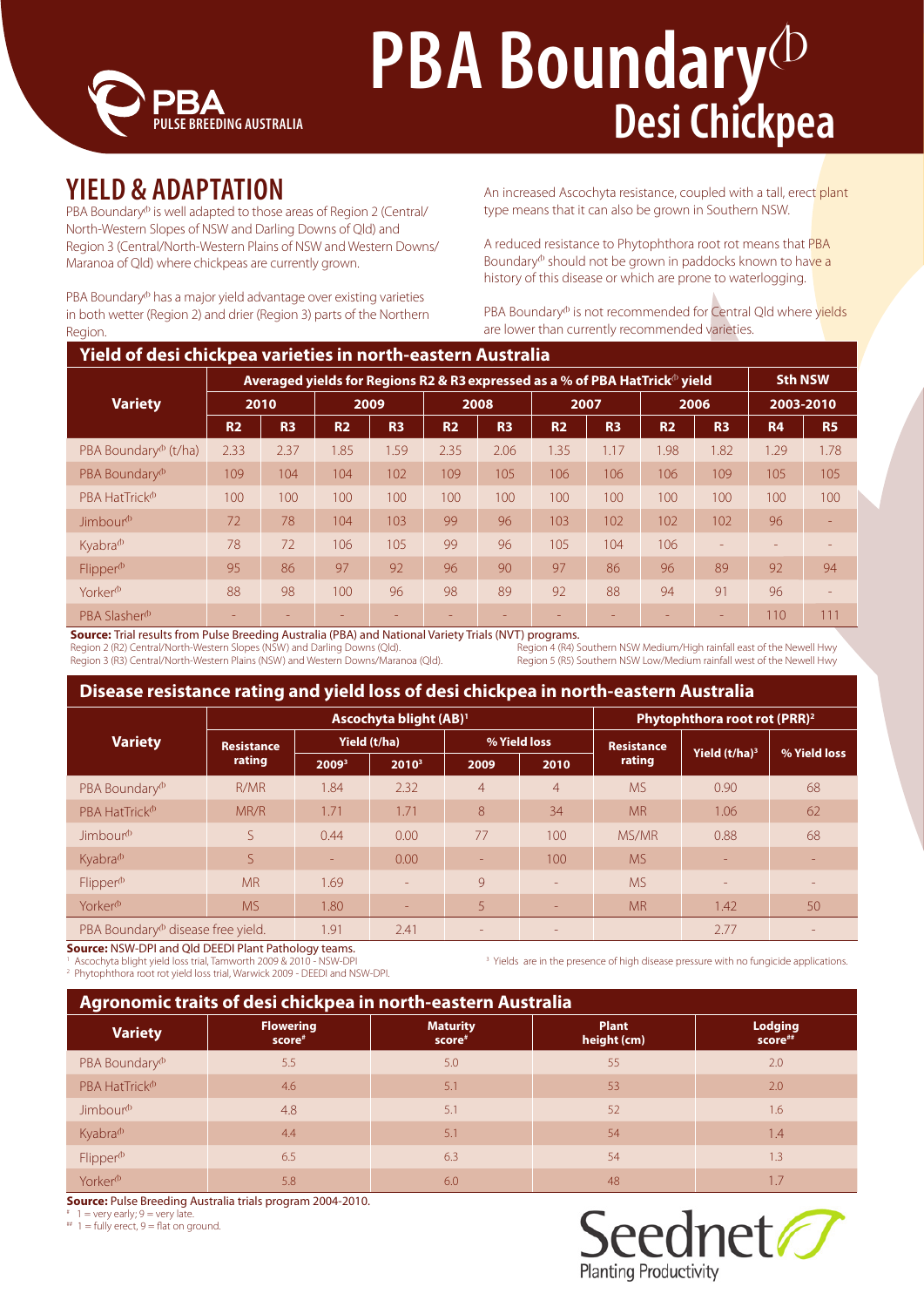

## **DISEASE MANAGEMENT Ascochyta blight (AB)**

*Follow the general guidelines for reducing the risk of Ascochyta blight in 'Winter Crop Variety Sowing Guide' from NSW-DPI or 'Chickpea: Ascochyta Blight Management' from Pulse Australia*

- Results from yield loss trials and screening nurseries demonstrate that PBA Boundary<sup>®</sup> is significantly more resistant to Ascochyta than PBA HatTrick<sup>®</sup>.
- The Resistant/Moderately Resistant (R/MR) Ascochyta rating means that, for the targeted region of Northern NSW and Southern Qld, disease development will normally be very slow and there will be no or minimal yield loss in most seasons.
- **•** In most seasons there is no cost benefit in applying a fungicide before Ascochyta is detected.
- z However, in seasons of high disease pressure, a reactive foliar fungicide spray strategy may be warranted and at least one pod protection spray is likely to be required.
- Monitor the crop  $10 14$  days after each rain event and if Ascochyta is detected, consult your agronomist.

### **Phytophthora root rot (PRR)**

- $\bullet$  PBA Boundary<sup> $\bullet$ </sup> is rated as Moderately Susceptible (MS) to Phytophthora (similar to Flipper<sup>®</sup>), based on results from PRR screening nurseries.
- Avoid paddocks that have either a:
	- 1. history of PRR in chickpea, irrespective of when chickpea was last grown, or
	- 2. likelihood of prolonged waterlogging following heavy rain.

## **Botrytis grey mould (BGM)**

- **•** Controlled environment testing, confirmed by opportunistic field testing in 2010, indicates that PBA Boundary<sup>®</sup> is Susceptible (S) to BGM, broadly similar to all other regional desi varieties, except for Jimbour<sup>®</sup> which is rated Moderately Susceptible (MS).
- Monitor for BGM in spring as temperatures and humidity rise. Apply a registered fungicide containing either carbendazim or mancozeb once BGM has been identified within the crop.

### **Virus**

- $\bullet$  PBA Boundary<sup> $\bullet$ </sup> is rated as Moderately Susceptible (MS) to the suite of viruses, similar to other regional varieties.
- A large number of viruses can affect chickpea, however the incidence of disease affected plants is normally low in most districts and years. The main exception has been the Liverpool Plains district of NSW where significant infection levels (and yield losses) have frequently been observed.
- Retention of cereal stubble, timely sowing and establishment of the recommended plant population (see below) provide the most effective management in virus-prone districts such as the Liverpool Plains.
- There is no evidence to support the use of seed or foliar insecticides to reduce losses caused by viruses in chickpea.

## **AGRONOMY Plant characteristics**

PBA Boundary<sup>®</sup> is similar in general appearance and maturity to PBA HatTrick $\Phi$  and their common parent Jimbour<sup>®</sup>. It is slightly but significantly taller (1-7 cm) than other regional desi varieties and pods are held well above the ground which assists harvest.

PBA Boundary<sup>®</sup> has exhibited a slightly higher tendency to  $\log$  lodge than Jimbour $\Phi$  in high yielding situations, however this is not considered a significant problem. It flowers slightly later than PBA HatTrick $\Phi$  but has the same harvest maturity.

### **Sowing**

- Target the optimum planting window for your area, but avoid very early sowing (to minimise the risk of lodging).
- **•** Sow high quality seed at rates calculated to achieve a plant population of 25-30 plants/m2 . Typically this is 50 to 65 kg/ha, depending upon germination percentage and planting conditions.
- Inoculate with Group N Chickpea Rhizobium.

### **Tolerance of physical stresses**

- Moderately intolerant of salt, but slightly less intolerant than PBA HatTrick<sup>®</sup>, Flipper<sup>®</sup> and Jimbour<sup>®</sup>.
- $\bullet$  PBA Boundary<sup> $\bullet$ </sup> has not shown any sensitivity to a range of recommended pre and post-emergent herbicides when applied according to label directions.
- There is no evidence of increased sensitivity to frost compared to other desi chickpea varieties.



## **REFER TO DETAILED INFORMATION AT www.pulseaus.com.au**

**Ute guides, crop and disease management bulletins**